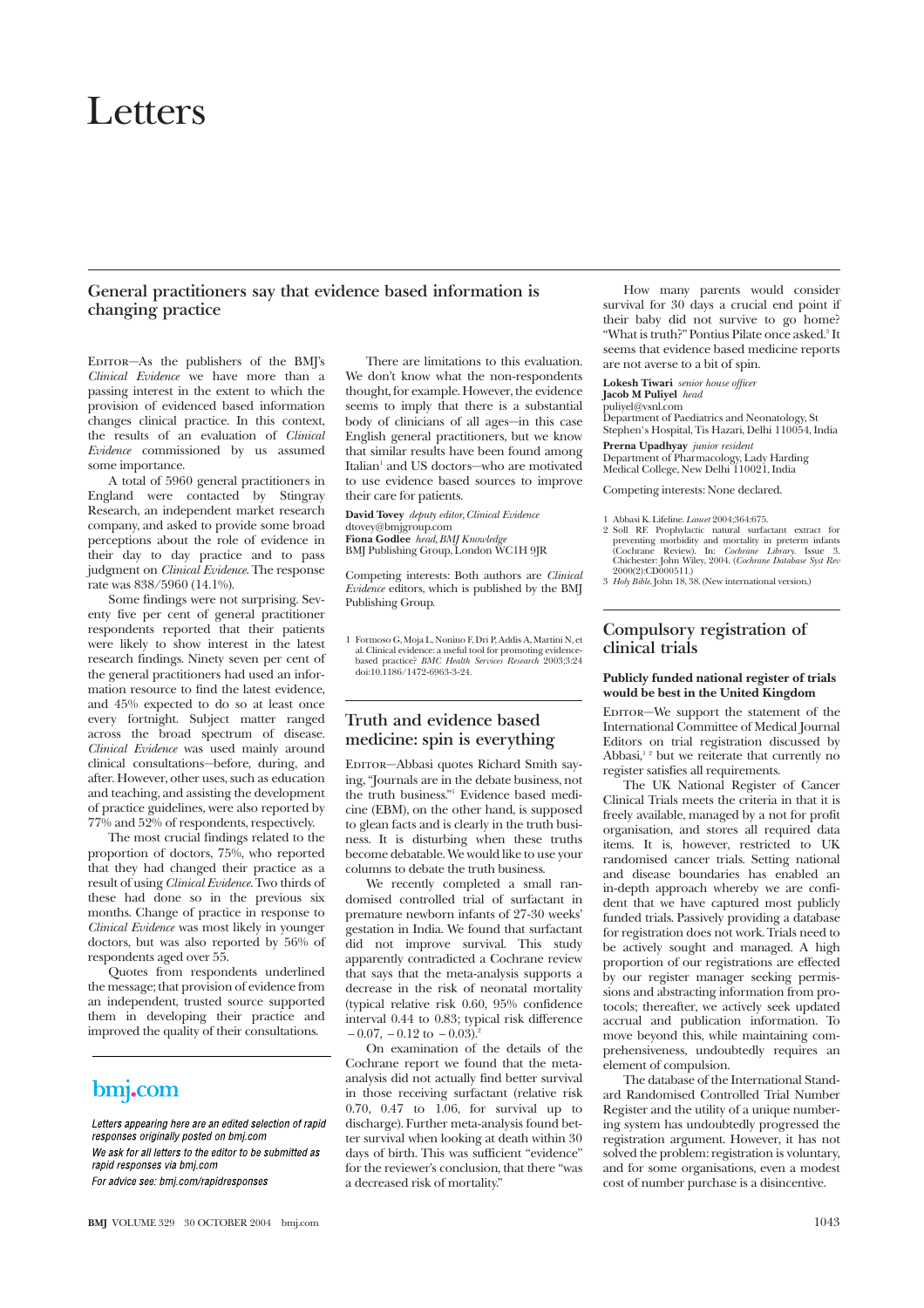We are also aware that those conducting trials are increasingly burdened by administration, and many feel they are already "registering" their trials in many different places. So far the response to registration has been piecemeal, and we need a coordinated approach, both nationally and internationally. We believe that in the United Kingdom, the best approach would be to build a publicly funded national register of trials, using a similar model to clinicaltrials.gov, but which operates across all interventions and areas of health care. Backed by legislation or obligation of governance that all trials conducted in the UK should be entered in this particular register, this could lead to the first ever fully comprehensive register of trials. Perhaps the recently created UK Clinical Research Collaboration will rise to the challenge of pursuing this.

**Lesley Stewart** *head, meta-analysis group*

Lesley.Stewart@ctu.mrc.ac.uk **Claire Vale** *clinical trials manager, UK National Register of Cancer*

**Janet Darbyshire** *director* MRC Clinical Trials Unit, London NW1 2DA

Competing interests: None declared.

- 1 De Angelis C, Drazen JM, Frizelle FA, Haug C, Hoey J, Horton R, et al. Clinical trial registration: a statement from the International Committee of Medical Journal Editors. *N*
- *Engl J Med* 2004;351:1250-1. 2 Abbasi K. Compulsory registration of clinical trials. *BMJ* 2004;329:637-8. (18 September.)

#### **Maybe European research should be protected**

EDITOR-The merits of transparency of clinical research from the ethics point of view are not to be disputed. The request of the International Committee of Medical Editors for a publicly accessible registry seems exaggerated in its present form, and we agree with Abbasi's points.<sup>1</sup>

A further, more serious, development is the fact that, in practice, a monopoly is created—namely, the unavoidable use of the US based registry www.clinicaltrials.gov. We emphasise this point because a monopoly already exists with direct and substantial impact on European clinical trials.

The standardised international terminology that is required by the now implemented European Directive 2001/ 20/EC is clearly the terminology of MedDRA (Medical Dictionary for Regulatory Activities). It can be obtained only from a single source and must be purchased on the basis of an annual subscription.

The maintenance and support service organisation for MedDRA is Northrop Grumman, one of the Pentagon's prime weapon contractors. A mouse click takes the researcher directly to the newest deals in centric warfare as the website for the database is the official Northrop Grumman website (www.northropgrumman.com).

Obviously we have to live with the fact that Europe is supporting a US based monopolist mainly involved in weapons supply. We consider this a most irritating and impossible situation. Shouldn't Europeans consider steps to protect their academic researchers from exposure to increasing bureaucratic burden and database monopolies?

**Ernst A Singer** *chairperson* ernst.singer@meduniwien.ac.at **Christiane Druml** *managing director* Ethics Committee of the Medical University of Vienna, Borschkegasse 8b, A-1090 Vienna, Austria

Competing interests: None declared.

- 1 De Angelis C, Drazen JM, Frizelle FA, Haug C, Hoey J, Horton R, et al. Clinical trial registration: a statement from the International Committee of Medical Journal Editors. *N Engl J Med* 2004;351:1250-1.
- 2 Abbasi K. Compulsory registration of clinical trials. *BMJ* 2004;329:637-8. (18 September.)

#### **Under-reporting is not an option**

EDITOR-Abbasi discussed the compulsory registration of clinical trials.<sup>1</sup> MedicoLegal Investigations is one of the leading bodies concerned with investigating misconduct and fraud in relation to clinical trials, both in the United Kingdom—where currently most of our cases have been—and overseas. The company is a not for profit company financed primarily by subscriptions from numerous (but not all) pharmaceutical companies that share our objective of safeguarding patients through maintaining and enhancing the quality and reputation of clinical research in the United Kingdom and elsewhere.

In our experience two primary causes underlie misconduct and fraud: laziness and greed. However, this tends to be at a personal level. At the corporate level, a desire to protect the image of a company or product, the wish to preserve or enhance a career, and the desire to maintain or enhance the share price also come into play. These factors may have encouraged companies to under-report the results of clinical research, potentially with a disregard for the impact on patients and clinical practice.

MedicoLegal Investigations has the goal of improving patients' safety; we believe that under-reporting cannot be justified in any circumstances. We therefore welcome the recently published statement of the International Committee of Medical Journal Editors, and the good publication practice guidelines.2 3 To date, MedicoLegal Investigations has not been called on to investigate biased under-reporting of research, but we believe it is just a matter of time.

#### **Peter Jay** *managing director*

MedicoLegal, Nup End Business Centre, Nup End Green, Old Knebworth, Hertfordshire SG3 6QJ mli.fraud@btinternet.com

#### **Mike Wallace** *chairman*

37 Crescent Road, Burgess Hill, West Sussex RH15 8EH

mikewallaceuk@yahoo.co.uk

Competing interests: MW and PJ are directors of MedicoLegal Investigations.

- 1 Abbasi K. Compulsory registration of clinical trials. *BMJ* 2004;329:637-8. (18 September.) 2 De Angelis C, Drazen JM, Frizelle FA, Haug C, Hoey J,
- Horton R, et al. Clinical trial registration: a statement from the International Committee of Medical Journal Editors. *N Engl J Med* 2004;351:1250-1.
- 3 Wager E, Field EA, Grossman L. Good publication practice for pharmaceutical companies. *Curr Med Res Op* 2003-19-149-54

## **Pressures are growing to publish clinical trials**

EDITOR-After the threat of a court case in New York, GlaxoSmithKline has announced that it will publish results of all its clinical trials on its website.1 2 Eli Lilly recently made a similar announcement, including a commitment to publish all findings in peer reviewed journals.<sup>3</sup>

This will be welcome news to people such as Abrams and me, who have been (independently) campaigning for this for some time.<sup>4</sup> Last year, following several years of consultation, a group from within the pharmaceutical industry published guidelines on good publication practice for pharmaceutical companies.<sup>5</sup> One of the main recommendations was for companies to endeavour to publish the results of all clinical trials relating to their marketed products in peer reviewed journals.

We were careful to include the word "endeavour," since, ultimately, journal editors decide what gets published. However, with the growth of electronic journals we believe it is usually possible to publish trials. We also focused on clinical trials (those involving patients, rather than preclinical, laboratory experiments) and on marketed products, since we believed that these have the greatest impact on patients and prescribers. Of course, we encourage companies to publish all their research but suggest that priority should be given to clinical trials of marketed products.

A few companies have publicly endorsed the guidelines on good publication practice, and we hope that others may follow. The *BMJ* has shown its support by including a link to the website from its instructions to authors. The moves by GlaxoSmithKline and Eli Lilly show that companies notice that the environment is changing, and I urge doctors, patients' groups, and anybody with an interest in ethical drug research and drug safety to encourage other companies to commit to publishing all their trial results.

#### **Elizabeth Wager** *publications consultant* Sideview, Princes Risborough, Buckinghamshire HP27 9DE

liz@sideview.demon.co.uk

Competing interests: EW is one of the authors of the guidelines on good publication practice for pharmaceutical companies and runs courses on publication ethics.

- 1 GlaxoSmithKline. GlaxoSmithKline settles litigation with New York Attorney General's Office. Press release, 26 August 2004. www.gsk.com/press-archive/press2004/ press\_08262004.pdf (accessed 31 Aug 2004).
- 2 Office of Attorney General, New York. Settlement sets new<br>standard for release of drug information.<br>www.oag.state.ny.us/press/2004/aug/aug26a\_04.html<br>(accessed 31 Aug 2004).
- 3 In brief. Drug company to make its trial results public. *BMJ* 2004;329:366. (21 August.) 4 Abrams P. Access to every trial dataset is crucial. *BMJ*
- 2004;329:462-b. (21 August.)
- 5 Wager E, Field EA, Grossman L. Good publication practice for pharmaceutical companies. *Curr Med Res Op* 2003;19:149-54.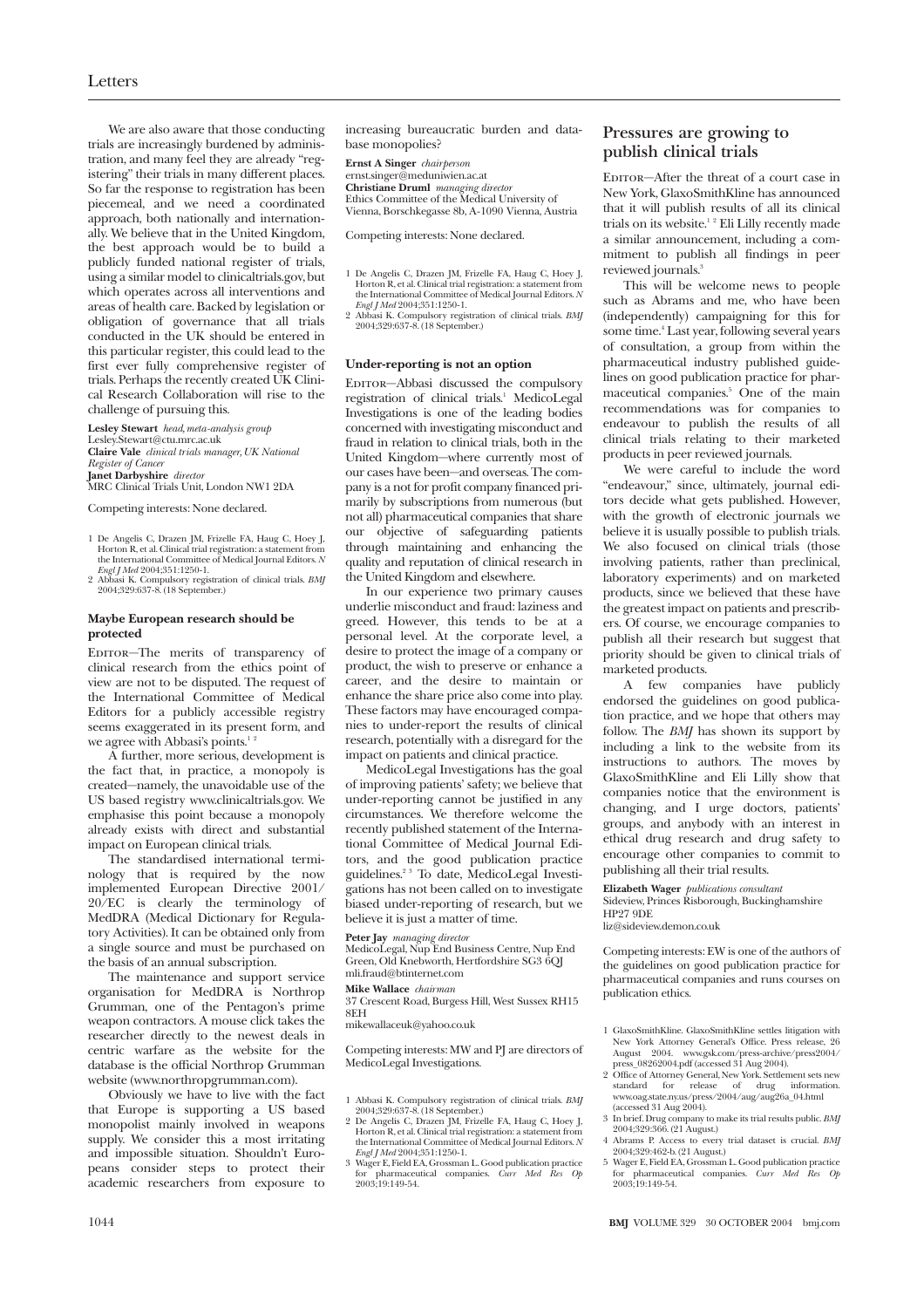## **Adenotonsillectomy in children with mild symptoms**

#### **Watchful waiting may deny children opportunity for development**

Editor—van Staaij et al report a large study examining the effectiveness of adenotonsillectomy in children with mild symptoms of throat infection or adenotonsillar hypertrophy.1 They conclude that adenotonsillectomy confers no major clinical benefits over watchful waiting.

We are concerned that the conclusion may lead to a false sense of security about the safety of watchful waiting. The paper says that children with suspected obstructive sleep apnoea have been excluded because they scored more than 3.5 on Brouillette's obstructive sleep apnoea score.2 A more recent publication from Brouillette et al has indicated that, although a score of greater than 3.5 is suggestive of obstructive sleep apnoea, a score of less than this does not distinguish obstructive sleep apnoea from primary snoring.<sup>3</sup>

Children with obstructive sleep apnoea are therefore unlikely to have been excluded from the cohort described in the paper by van Staaij et al. Several authors have shown improvements in neurocognitive outcome in children with obstructive sleep apnoea after adenotonsillectomy, $45$  and we are concerned that this important outcome measure was not included in or recognised as a limitation of the study by van Staaij et al. The result of watchful waiting in children with adenotonsillar hypertrophy and obstructive sleep apnoea may deny these children potential for behavioural and neurocognitive improvement.

**Simon C Langton Hewer** *consultant respiratory paediatrician*

Flinders Medical Centre, SA 5042, Australia simon.langtonhewer@bris.ac.uk

**Claire D Langton Hewer** *otorhinolaryngology fellow* Queen Elizabeth Hospital, Woodville, Adelaide, SA 5011

**Yvonne Pamula** *sleep physiologist*

**James Martin** *consultant respiratory paediatrician* **Declan Kennedy** *consultant respiratory paediatrician* Women's and Children's Hospital, North Adelaide, SA 5006

Competing interests: None declared.

- 1 Van Staaij BK, Akker EH, Rovers MM, Hordijk GJ, Hoes AW, Schilder AG. Effectiveness of adenotonsillectomy in children with mild symptoms of throat infections or adenotonsillar hypertrophy: open, randomised controlled trial [with commentary by P Little]. *BMJ* 2004;329:651. (18 September.)
- 2 Brouillette R, Hanson D, David R, Klemka L, Szatkowski A, Fernbach S, et al. A diagnostic approach to suspected obstructive sleep apnea in children. *J Pediatr* 1984;105:10-4.
- 3 Brouillette RT, Morielli A, Leimanis A, Waters KA, Luciano R, Ducharme FM. Nocturnal pulse oximetry as an abbrevi-ated testing modality for pediatric obstructive sleep apnea. *Pediatrics* 2000;105:405-12.
- 4 Blunden S, Lushington K, Kennedy D, Martin J, Dawson D. Behavior and neurocognitive performance in children<br> *aged* 5-10 years who snore compared to controls. *J Clin*<br> *Exp Neuropsychol* 2000;22:554-68.<br>
5 Friedman BC, Hendeles-Amitai A, Kozminsky E, Leiber-
- man A, Friger M, Tarasiuk A, et al. Adenotonsillectomy improves neurocognitive function in children with obstructive sleep apnea syndrome. *Sleep* 2003;26:999- 1005.



#### **Watchful waiting is appropriate**

EDITOR—van Staaij et al's large, open, multicentre, randomised controlled trial of the effectiveness of tonsillectomy in children with mild symptoms was carried out in the Netherlands and all the patients randomised were sent and assessed as appropriate according to current medical practice.<sup>1</sup> The paper makes no mention of the fact that such practices vary from country to country.

In the United Kingdom most departments for ear, nose, and throat medicine would use the 1999 guidelines of the Scottish Intercollegiate Guidelines Network (SIGN) (www.sign.ac.uk), which acknowledge that there is a paucity of high quality evidence for surgical intervention. Following the SIGN guidelines, however, would mean that many of the children in the randomised group would have been placed on a "watch and wait" policy. This seems to have been confirmed by the 34% in the watchful waiting group who underwent adenotonsillectomy.

Tonsillectomy itself is of benefit in preventing sore throats due to tonsillitis. Recurrent upper respiratory infection, the commonest cause of a fever in that age group, is not an indication for adenoidectomy, and therefore we are unsure how much information is added by the primary outcome of a fever alone. We agree with van Staaij et al that watchful waiting in children with mild symptoms of throat infections or adenotonsillar hypertrophy is appropriate.

**Ram Moorthy** *specialist registrar in ear, nose, and throat medicine* ram75@medix-uk.com

**Hassan Khan** *senior house officer in ear, nose, and throat medicine*

Department of Ear, Nose, and Throat Medicine, New Cross Hospital, Wolverhampton WV10

Competing interests: None declared.

1 Van Staaij BK, Akker EH, Rovers MM, Hordijk GJ, Hoes AW, Schilder AG. Effectiveness of adenotonsillectomy in children with mild symptoms of throat infections or adenotonsillar hypertrophy: open, randomised controlled trial [with commentary by P Little]. *BMJ* 2004;329:651-4. (18 September.)

#### **Authors' reply**

EDITOR-Although we excluded children with a Brouillette score of more than 3.5 from our trial, it is likely that some children with obstructive sleep apnoea participated.<sup>1</sup>

Of the 37 children in our trial with a Brouillette score between − 1 and 3.5, indicating possible obstructive sleep apnoea, 18 were allocated to adenotonsillectomy and 19 to watchful waiting. At three months' follow up, parents reported obstructive symptoms during sleep in 0.9 *v* 11.8% of children, respectively. At 12 and 24 months, these percentages were 1.1% *v* 5.2% and 1.7% *v* 1.5%, indicating only a short term effect of surgery. In the absence of a long term effect on this outcome, an effect on behavioural and neurocognitive outcomes is unlikely.

Moreover, a watchful waiting strategy includes not only educating parents about the favorable natural course of obstructive symptoms, but also ensuring follow up if symptoms persist or increase; in those cases adenotonsillectomy should be reconsidered.

International practice varies with respect to adenotonsillectomy,<sup>2</sup> and some children selected for surgery in Dutch practice would be managed non-surgically in the United Kingdom. Although most UK departments for ear, nose, and throat medicine use 1999 guidelines of the Scottish Intercollegiate Guidelines Network (SIGN), the large variation in tonsillectomy rates across the health authorities shows that doctors still differ in their criteria for diagnosis of tonsillitis and indications for tonsillectomy and adenoidectomy.

The SIGN guidelines acknowledge that there is a paucity of high quality evidence for surgical intervention. Our trial adds to this evidence and shows that in children with mild symptoms of throat infections or adenotonsillar hypertrophy adenotonsillectomy offers no major clinical benefits over watchful waiting.

**Anne G M Schilder** *otorhinolaryngologist*

A.Schilder@wkz.azu.nl

**Maroeska M Rovers** *clinical epidemiologist* **E Henriette van den Akker** *otorhinolaryngologist* **Birgit K van Staaij** *general practitioner* **Arno W Hoes** *professor of clinical epidemiology* Department of Otorhinolaryngology, Wilhelmina Children's Hospital, University Medical Center, Utrecht PO Box 85090, 3508 AB Utrecht, Netherlands

Competing interests: None declared.

- 1 Akker van den EH, Hoes AW, Burton MJ, Schilder AGM. Large international differences in (adeno)tonsillectomy rates. *Clin Otorhinolaryngol* 2004;29:161-4.
- 2 Capper R, Canter RJ. Is there agreement among general practitioners, paediatricians and otolaryngologists about the management of children with recurrent tonsillitis? *Clin Otolaryngol* 2001;26(5):371-8.

## **Biopsy of potentially operable hepatic colorectal metastases is not useless but dangerous**

EDITOR-We have followed with interest the debate about tumour seeding in the aftermath of fine needle aspiration cytology (FNAC) in patients with potentially resectable hepatic colorectal liver metastases.<sup>1</sup> The verdict of Metcalfe et al of "useless